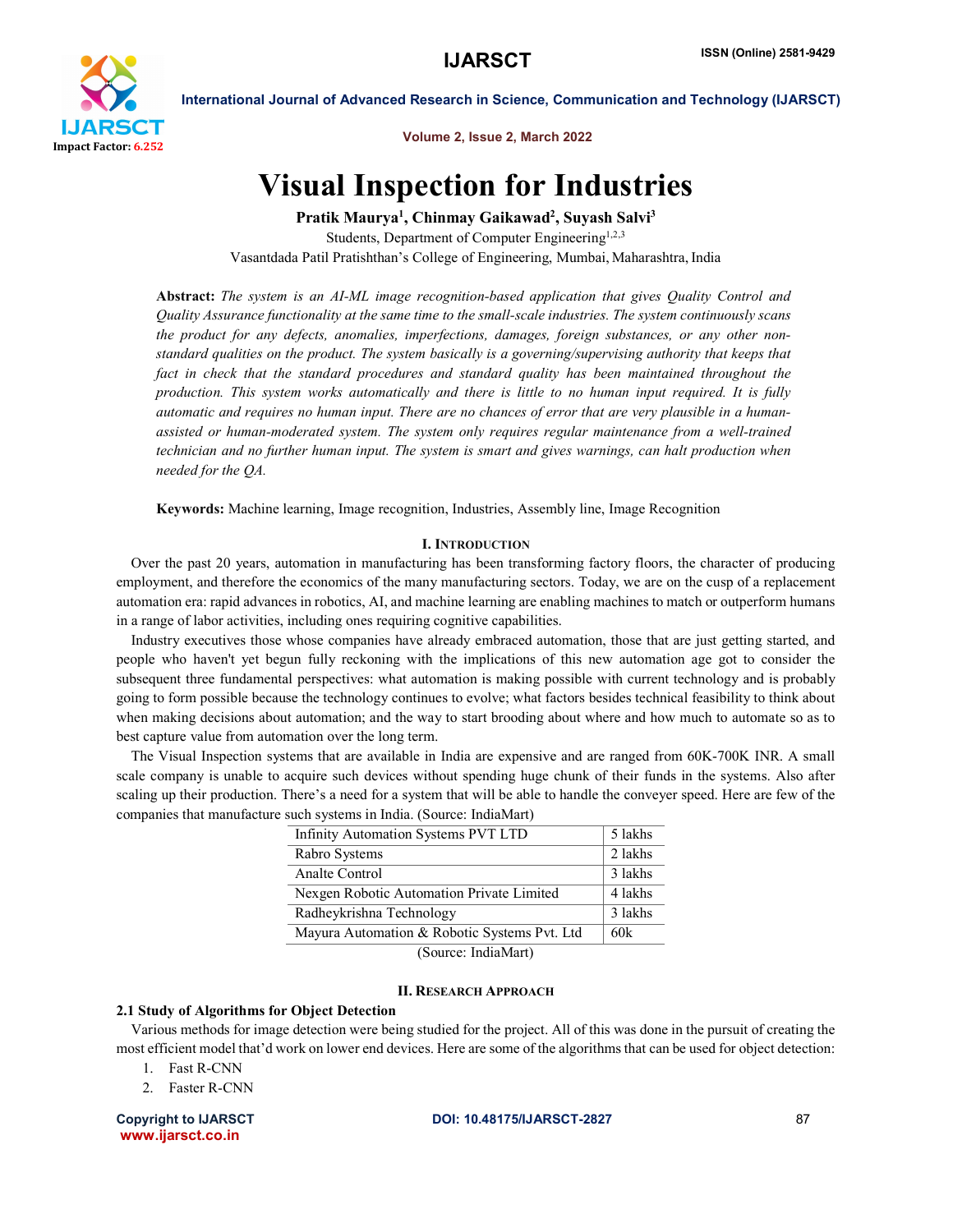

# International Journal of Advanced Research in Science, Communication and Technology (IJARSCT)

#### Volume 2, Issue 2, March 2022

- 3. Histogram of Oriented Gradients (HOG)
- 4. Region-based Convolutional Neural Networks (R-CNN)
- 5. Region-based Fully Convolutional Network (R-FCN)
- 6. Single Shot Detector (SSD)
- 7. Spatial Pyramid Pooling (SPP-net)
- 8. YOLO (You Only Look Once)

We found that the best suited algorithm for our purpose is the CNN algorithm. To make it usable for mobile devices, we also used mobileNetV2.

### 2.2 Learning about CNN in Detail

#### **Convolution Neural Network (CNN)**



# Figure: Convolutional Neural Networks (CNN)

 CNN is different from other Neural Networks because of its hidden layers known as 'Convolutions'. The communications done by these convolutions are called as Convolution Operation. The convolutions try to imitate human neurons are responsible for recognising patterns, shapes and colors in an image recognition system.

### III. METHODS

 For the working visual inspection system, one has to choose a product. Any standard product can be chosen for the purpose. These are the steps taken further are as follows:

#### A. Collection of Data and taking Inference from the Trained Model

 The data was collected using a camera. The photos were cleaned and made consistent for the algorithm to make a model out of it. The photos were classified into two distinct classes for the model to interpret on its own. A standard product was chosen as the subject. The subject was captured in its perfect form and the damaged form in order to make the data ready for model making.

# B. Trial and Error Approach for the Accurate Model

 The cleaned data is ran through the selected algorithms and the accuracy levels are noted down. The procedure is repeated till a suitable accuracy is obtained. This trial and error helped us get to the completion of the visual inspection system. This also concluded that the CNN works best for such projects

#### C. The Model is Tested with Real-Time Objects

 A suitable object detection model is used for detection. One can use general purpose models available in Kaggle or make a specific model. The object detection model is ran to detect the object. The classification algorithm is then ran on the detected object. That is how the detected object can be classified into perfect or damaged.

www.ijarsct.co.in

# Copyright to IJARSCT and the COLOGON CODI: 10.48175/IJARSCT-2827